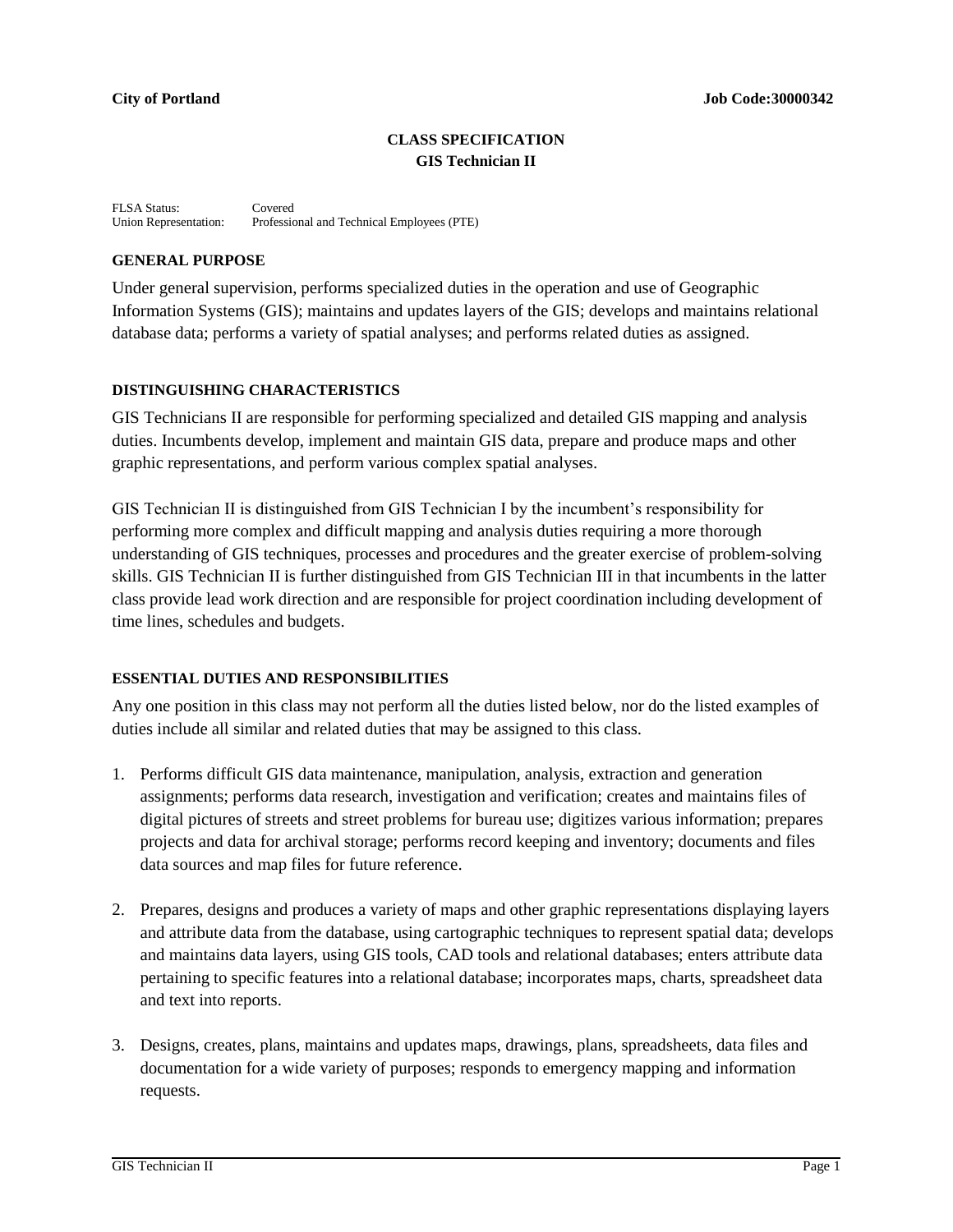- 4. Performs detailed spatial analysis including notifications, buffering, and zone consolidation; interprets detailed plans, photographs, maps and legal descriptions.
- 5. Codes and digitizes maps and geographical feature data into various GIS layers and performs quality control checks of own and others' work to ensure database integrity.
- 6. Consults with clients and section management to define requirements of mapping requests; researches and evaluates available data and proposes methods to be used; assists in the development of production schedules for smaller mapping and analysis projects where tasks will be performed solely by the individual; negotiates with individuals on smaller projects as to deadline and delivery constraints/needs; informs section management as to potential conflicts of day-to-day workload (smaller projects) versus large-scale project needs; informs section management of requests that may be elevated in scope and require management intervention; develops methods and preliminary layouts; designs final map layouts and executes design drafts.
- 7. Assists in installing and testing new GIS software; assists in resolving and troubleshooting GISrelated problems and requests; maintains computer hardware and accessories; provides GIS software training for bureau personnel.
- 8. Responds to requests from the public for GIS data.
- 9. Conducts site visits to verify and update data and resolve discrepancies.

#### **OTHER DUTIES**

- 1. Attends staff meetings, training and conferences.
- 2. Assists with revising, updating and applying bureau GIS policies.
- 3. Maintains sign data in the Sign Library program.
- 4. Provides GIS support for other software applications.
- 5. Provides limited training for general (non-GIS) staff on case-by-case basis as a general bureau support service.

## **MINIMUM QUALIFICATIONS**

#### **Knowledge of:**

- 1. Geographic information system concepts, practices and techniques, including computer mapping and attribute data conversion, transfer, manipulation and analysis.
- 2. GIS software, tools and applications.
- 3. Relational database concepts, methods and practices.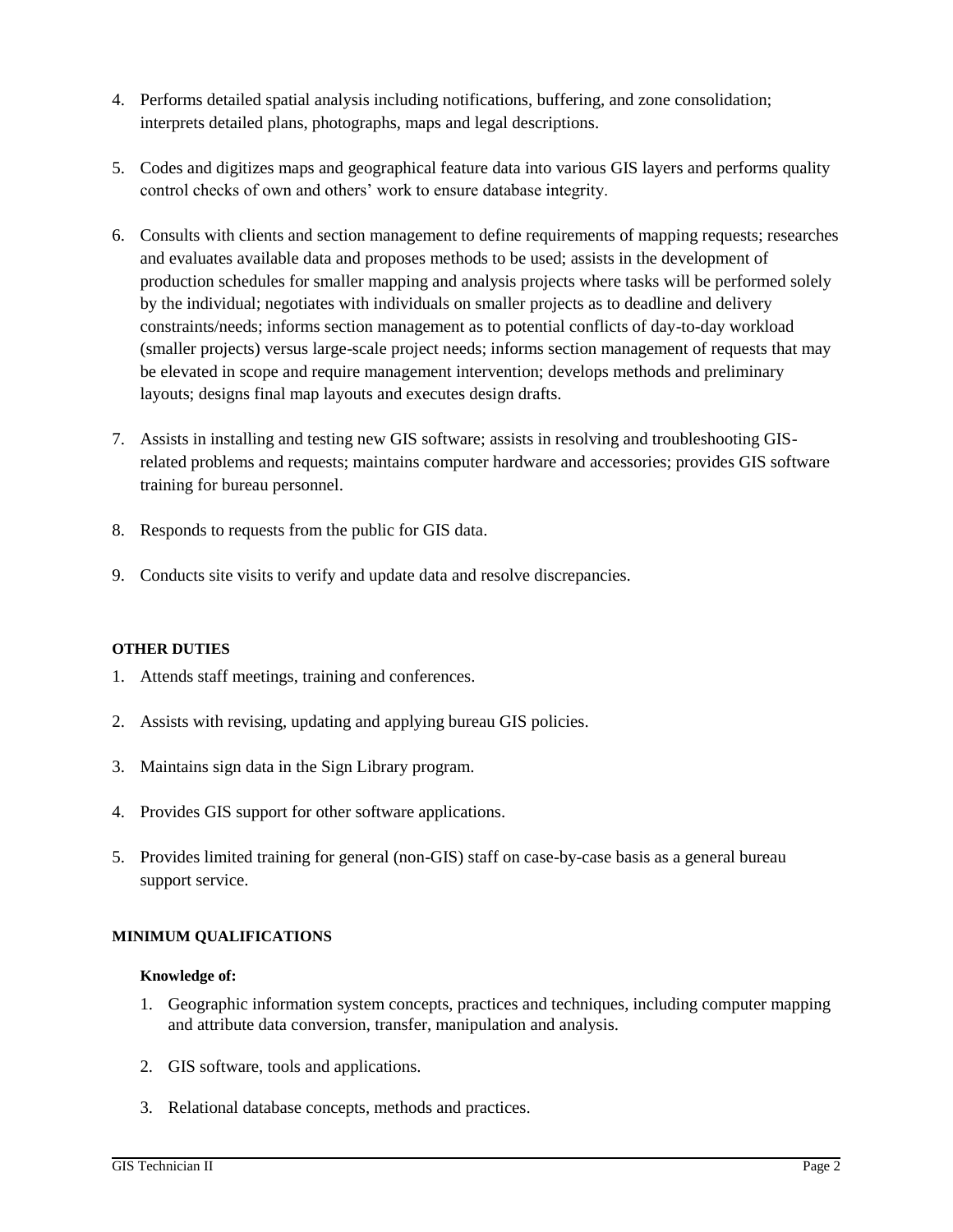- 4. CAD software and hardware drafting media.
- 5. Terminology, methods and techniques used in engineering maps and records.
- 6. Data gathering and research skills.
- 7. Use of word processing, spreadsheet and database software.
- 8. Operating system fundamentals and procedures for the use of computer systems and related equipment.
- 9. Algebra, geometry and trigonometry as applied to engineering and mapping formulas.
- 10. City operating policies and departmental work procedures and quality standards.

## **Ability to:**

- 1. Utilize a variety of GIS software, computer-aided drafting, graphics and other applications to carry out assigned responsibilities.
- 2. Perform engineering computations and computer analyses.
- 3. Independently perform difficult and responsible GIS assignments with initiative and creativity.
- 4. Interpret maps, graphs, satellite and aerial images.
- 5. Recognize and resolve discrepancies in attribute data.
- 6. Perform spatial analyses and create data queries using a variety of data querying tools.
- 7. Prepare accurate GIS cartographic products.
- 8. Communicate effectively orally and in writing.
- 9. Establish and maintain effective working relationships with bureau staff and management, members of the public and others encountered in the course of work.
- 10. Manage time and workload in an independent manner, commensurate with the position.

## **Training and Experience:**

A typical way of obtaining the knowledge, skills and abilities outlined above is graduation from high school or G.E.D. equivalent, technical school or vocational school, supplemented by course work in architectural, civil and mechanical engineering drafting and geographical information systems; and two years of progressively responsible experience in the use and operations of GIS systems and applications; or an equivalent combination of training and experience. Experience in a public agency is preferred.